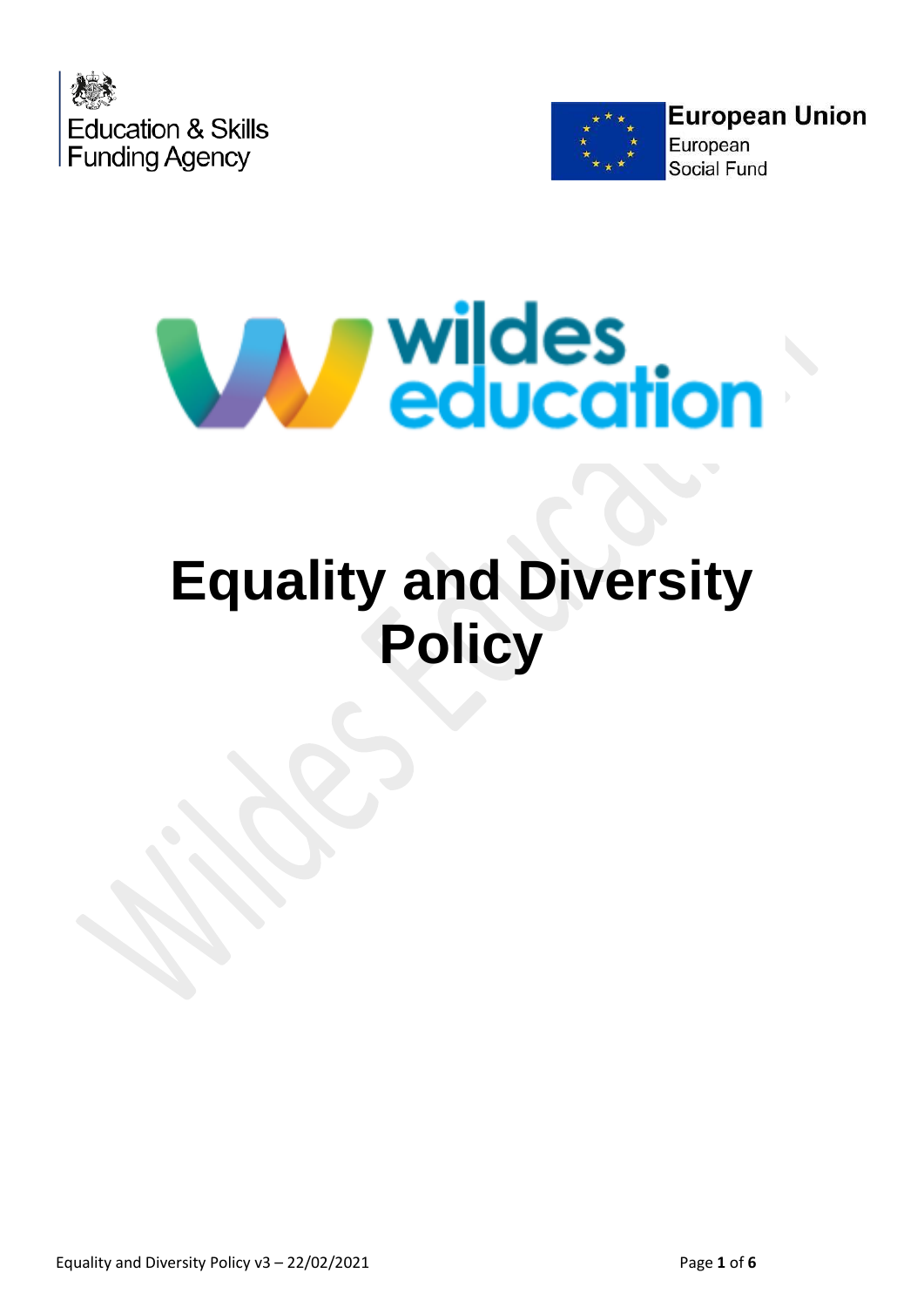## **1. Introduction**

Wildes Education is committed to be an Equal Opportunities Employer and Provider of Training in accordance with the Equality Act 2010 *– 'legally protects people from discrimination in the workplace and in wider society. It replaces previous anti-discrimination laws with a single Act, making the law easier to understand and strengthening protection in certain situations.'* 

This policy is designed to ensure the company is a committed Equal Opportunities Employer and Provider of Training in accordance with the Equality Act 2010 and will ensure that everyone is treated in a fair, honest and dignified manner.

#### **2. Overview**

The company is committed to raising awareness of equality and human rights, promoting diversity, and combatting all forms of inequality, disadvantage, prejudice, unfair discrimination, harassment, and mistreatment to ensure that our working practices are free from unfair and unlawful discrimination.

#### **3. Purpose**

The purpose of this policy is to ensure that no staff, learner and/or associate assessor/tutor are unlawfully discriminated because of the Equality Act 2010 protected characteristics of age, disability, gender reassignment, marriage and civil partnership, pregnancy and maternity, race (including colour, nationality and ethnic or national origin), religion or belief, sex (gender) and sexual orientation.

#### **4. Scope**

This Equality and Diversity Policy applies to staff, learners, visitors, contractors, and anyone acting on behalf of the company including associate skills development coach/assessor.

#### **5. Equality & Diversity Policy**

Wildes Education recognise its duty of care to staff, skills development coach/assessor and learners on our training programmes and are committed to treating every individual equally in line with this policy and the Equality and Human Rights Commission Code of Practice.

It is the responsibility of all staff, leaners, associate skills development coach/assessor and employers to work together towards combating all forms of discrimination. By ensuring the Equality and Diversity Policy is adhered to and that all incidents of discrimination are reported through the appropriate channels.

Where necessary, the company will consider reasonable adjustments to ensure that any individual with a disability is not at a disadvantage. In all relevant cases the company will consult with the individual and the decision whether or not to make **reasonable adjustments** will take into account all relevant factors, including, where necessary, referrals to outside organisations.

The company will ensure that all staff, associate skills development coach/assessor, learners, and visitors, as well as those who apply to seek to apply to work of study with us, are treated fairly and not discriminated on any grounds, including those protected by the Equality Act 2010.

The policy will act as our commitment to towards the Public Sector Equality Duty under Section 149 of the Equality Act 2010. \*Section 149.2 - a person who is not a public authority but who exercises public functions must, in the exercise of those functions, have due regard to the matters mentioned in subsection 1.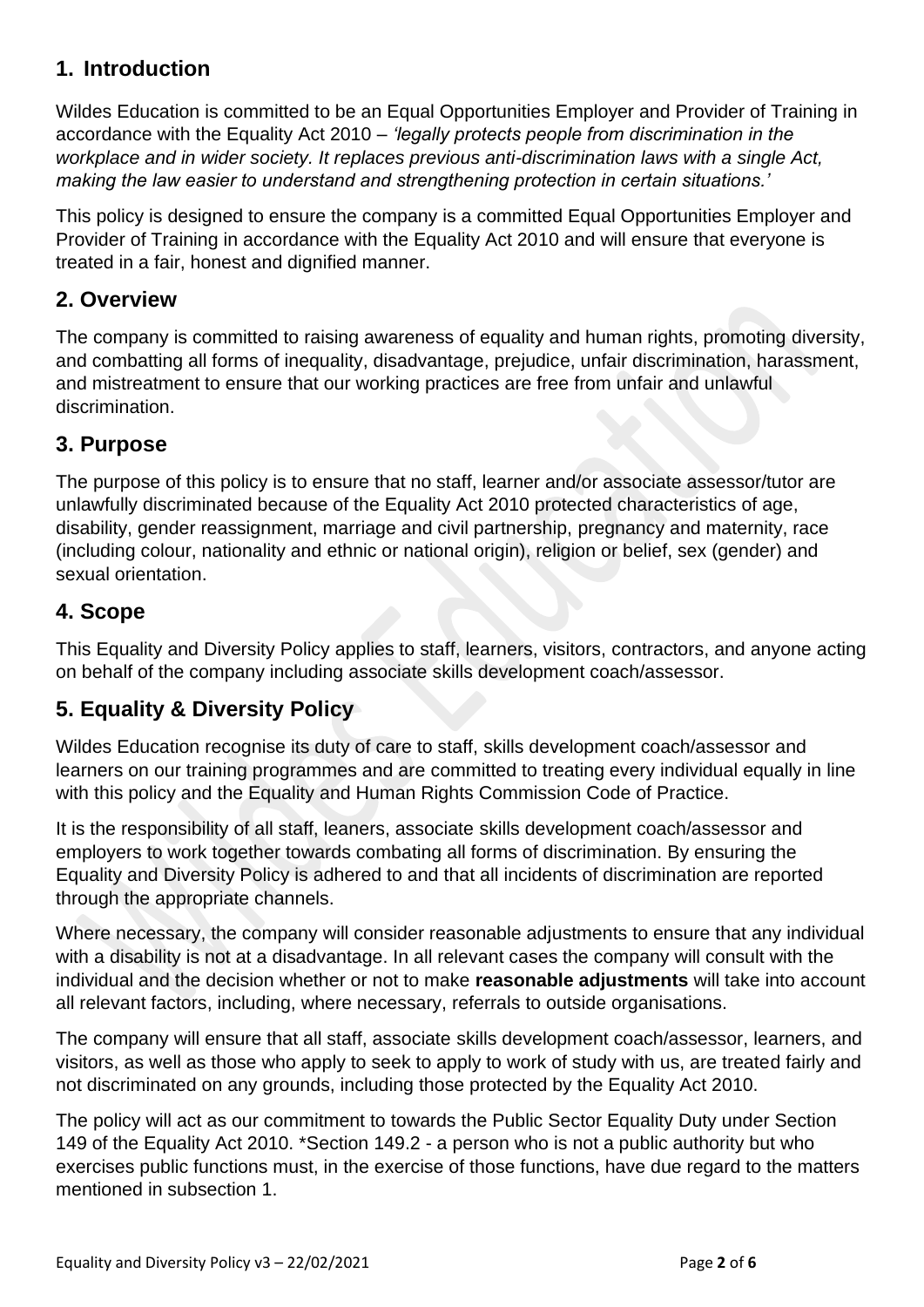Wildes Education will continue to be ambitious when advancing and embedding Equality and Diversity for all staff, learners, associate skills development coach/assessor, stakeholders, contractors, and visitors and **to challenging all forms of discrimination based on the promotion of fundamental British values and to have due regard to the three aims of the general equality duty:** 

- *Eliminate unlawful discrimination, harassment and victimisation and other conduct prohibited by the Act.*
- *Advance equality of opportunity between people who share a protected characteristic and those who do not.*
- *Foster good relations between people who share a protected characteristic and those who do not*

#### **6. Learners**

All individuals who wish to **enrol onto one of our apprenticeships/programmes** are required to undertake a comprehensive enrolment which includes, completion of English and maths Initial Assessments (IA). Individuals are provided with relevant information, advice, and guidance and, when necessary, will be sign-posted to a course that meets their needs. Information about our programmes is available on the company website.

The company will ensure that all learners have **equal access to training and equal opportunities for assessment** regardless of their gender/reassignment, colour, ethnic or national origin, race, disability, age, sexual orientation, gender reassignment, socio-economic background, religious or political beliefs, trade union membership, family circumstance/marital status or other irrelevant distinction.

**During the induction and enrolment stag**e learners start to develop an Individual Learning Plan (ILP) to identify any support requirements and/or development needs. Prior achievements, and/or recognition of prior learning (RPL) will be taken into consideration, and where applicable all relevant evidence mapped towards the current qualification.

**On programme learners** have access to a learner handbook, course materials and as part of the curriculum will participate in discussions around: Health and Safety, Equality and Diversity, Safeguarding, Fundamental British Values and Prevent.

Training and assessment will be undertaken fairly and without discrimination. The company will ensure that assessment decisions are free from discrimination on grounds other than competence and assessments and not demand levels of literacy, numeracy, and verbal skills beyond those required to demonstrate occupational competence.

#### **All instances of bullying, harassment or discrimination will be taken seriously and fully investigated, with appropriate action taken. The company will ensure that such discrimination does not occur either directly or indirectly.**

**All vulnerable and / or young learners** will be protected from all form's physical, verbal, and electronic harm within the learning environment and any other legal requirements. This includes harm from other learners or employed staff or associate partners. Appropriate measures will be put be in place where vulnerable and / or young learners may be put at risk using an internal risk assessment.

#### **7. Staff**

The company opposes all forms of unlawful discrimination. This includes pay and benefits, terms, and conditions of employment, dealing with grievances and discipline, dismissal, redundancy,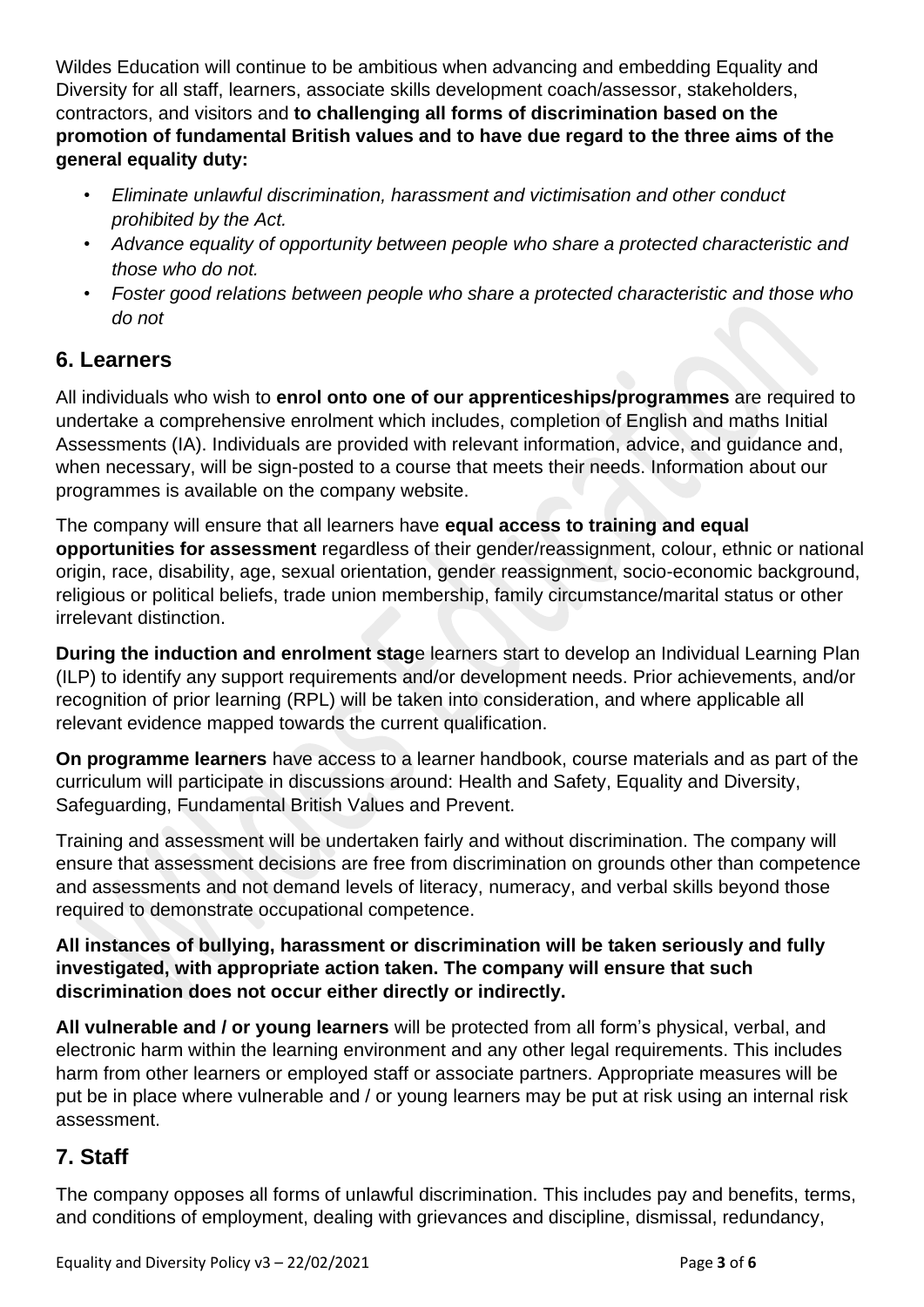leave for parents, requests for flexible working, and selection for employment, promotion, training, or other developmental opportunities

All staff have equal chance to staff development, career development and promotion opportunities. The company uphold equal opportunities during the recruitment process for all available posts within the business, for both internal and external candidates. Candidates for all roles will be selected based on the individual's merits, aptitude, and ability.

All staff are obliged to comply with this policy and promote fairness in the workplace. Staff are required to conduct themselves in a manner which helps the organisation provide equal opportunities in employment, and prevent bullying, harassment, victimisation, and unlawful discrimination.

## **8. The company's commitment to Equality and Diversity to:**

- Encourage equality, diversity, and inclusion in the workplace and during learner visits.
- Create a working environment free of bullying, harassment, victimisation, and unlawful discrimination, promoting dignity and respect for all, and where individual differences and the contributions of all staff are recognised and valued.
- Take responsibility for promoting a fair, inclusive and supportive environment.
- Make opportunities for training, development, and progress available to all staff, who will be helped and encouraged to develop their full potential, so their talents and resources can be fully utilised to maximise the efficiency of the organisation. Please refer to the 'Training & Development' policy for further details.

#### **9. Data Protection**

The company is required to collect and retain certain information about its staff, learners and third parties to monitor: achievement of qualifications, health, and safety, safeguarding and safer recruitment.

It is necessary to collect and process information to enrol learners onto courses, claim certificates, organise training and ensure that legal obligations are complied with.

Information collected may include personal information stipulated under the Equality Act 2010 protected characteristics of age, disability, gender reassignment, marriage and civil partnership, pregnancy and maternity, race (including colour, nationality and ethnic or national origin), religion or belief, sex (gender) and sexual orientation.

Data such as race, ethnic origin, politics, religion, trade union membership, genetics, biometrics, health, sex life, or sexual orientation data, is only requested where the law allows it and processed in accordance with the data principles.

Criminal Offence Data (convictions and offences) will only be processed where we have a lawful basis to do so. A privacy impact assessment will be completed for this special category data.

Information may be shared with awarding organisations, regulatory bodies, funding partners and third parties for education, training, employment, and well-being related purposes including research. Sharing will only take place where the law allows it, and the sharing is in compliance with data protection legislation.

Consent can be withdrawn at any time by contacting the Data Protection Officer.

Head office number is 0114 228 8588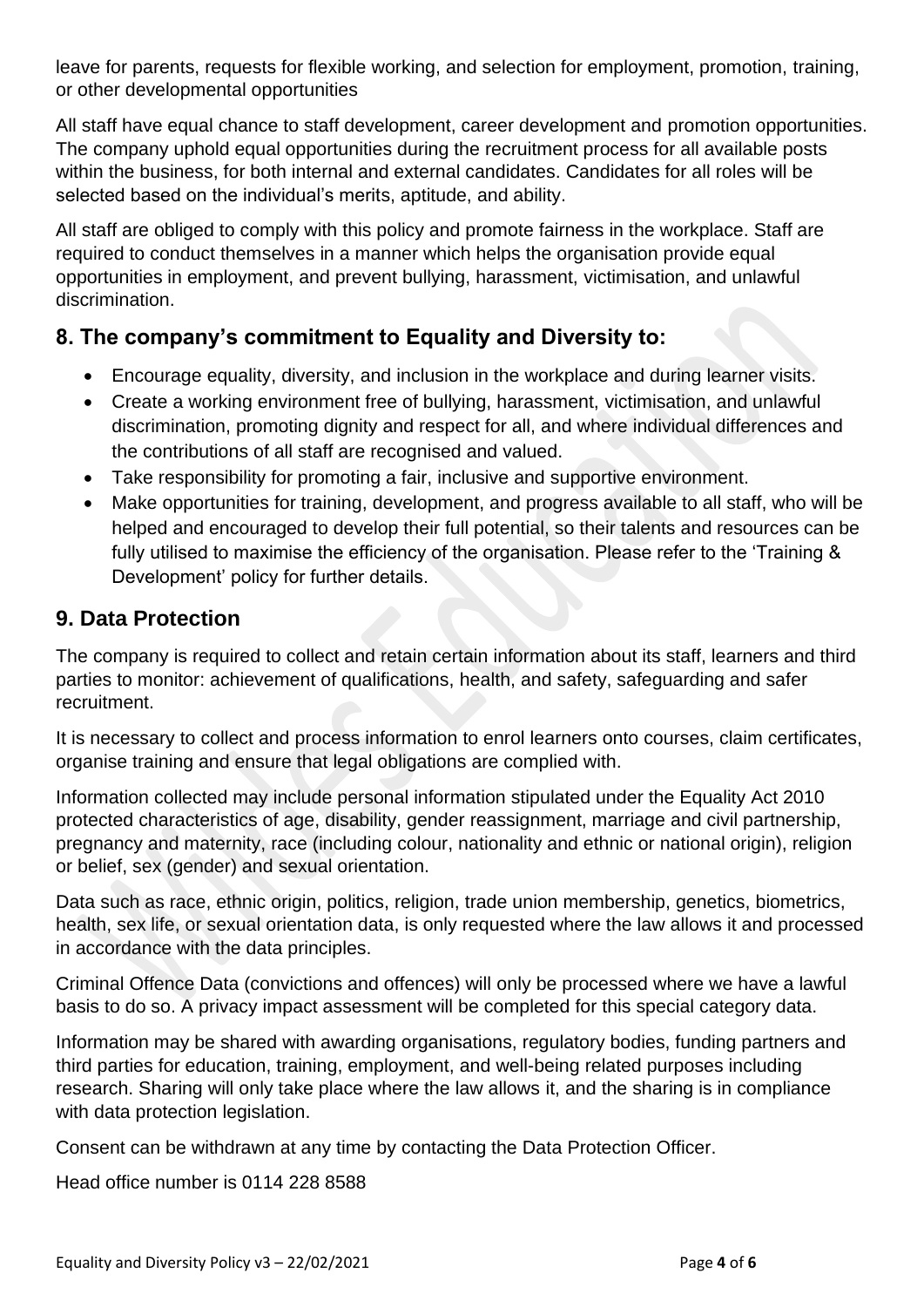## **10. Right to Access Information**

Individuals have rights to access personal data that is being held about them either on computer or in manual files. Any person who wishes to exercise this right is required to submit a subject access request to The Data Protection Officer

#### **11. Complaints**

The company will endeavour to respond to all complaints in a timely manner treating all complaints from learners/stakeholders with the utmost respect and dignity. Taking into consideration the individual nature of each complaint, every effort will be made to preserve anonymity as far as reasonably possible.

The company will aim to resolve all complaints within the specified period of our Complaints Policy, keeping the individual updated on the progress of their complaint.

The company take seriously complaints of bullying, harassment, victimisation, and unlawful discrimination in the course of the organisation's work activities. Such acts will be dealt with as misconduct under the organisation's grievance and/or disciplinary procedures, and any appropriate action will be taken. Particularly serious complaints could amount to gross misconduct and lead to dismissal without notice

Further, sexual harassment may amount to both an employment rights matter and a criminal matter, such as in sexual assault allegations. In addition, harassment under the Protection from Harassment Act 1997 – which is not limited to circumstances where harassment relates to a protected characteristic – is a criminal offence

Individuals have the right to make a complaint about an assessment related matter (not assessment decision as this is dealt with in the appeals procedure) to the relevant awarding organisation. If an individual wish to exercise this right, the details are recorded within the learner handbook, portfolio or alternatively, can be requested from the skills development coach/assessor, IQA, or quality team.

#### **12. Monitoring**

The company is committed to using the views and opinions of our, learners and other stakeholders to improve our services and will endeavour to track the progress of all learners, ensuring that our systems and procedures consider their needs and monitor the performance of different groups.

Monitor the make-up of the workforce regarding information such as age, gender, ethnic background, sexual orientation, religion or belief, and disability in encouraging equality and diversity, and in meeting the aims and commitments set out in the equality policy.

Monitoring will also include assessing how the equality policy, and any sporting action plan, are working in practice, reviewing them annually, and considering and taking action to address any issues.

## **13. Policy Review**

The company review employment practices and procedures when necessary to ensure fairness, and also update them and the policy to take account of changes to legislation.

This policy will be reviewed annually by Quality and Compliance Manager or, in line with changes to legislation.